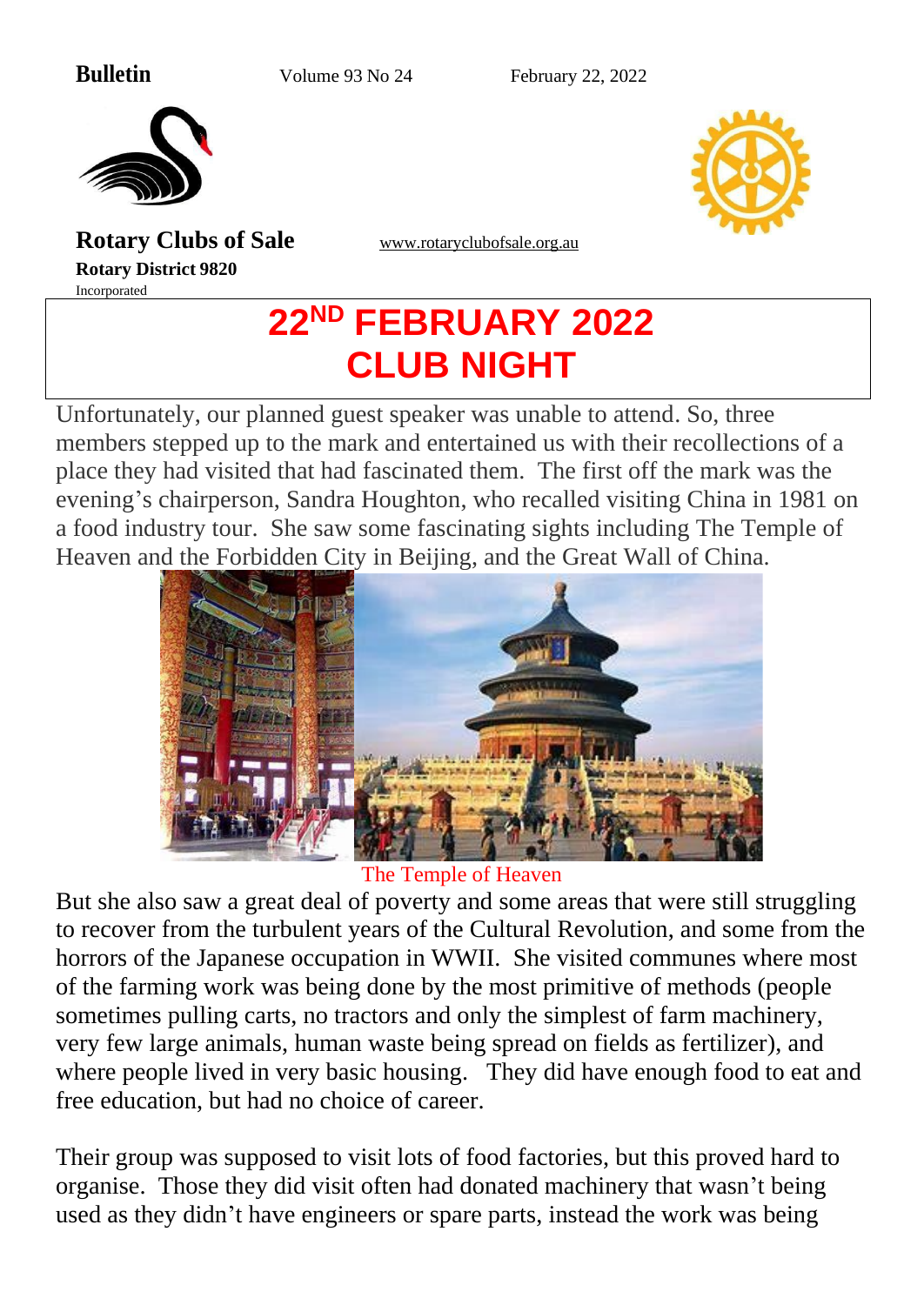done manually. They did enjoy touring hotel kitchens and ate lots of wonderful meals. Sandra was fascinated by some of the exquisite craft work like cloisonne, silk embroidery and porcelain, that took many hours of work and was sold very cheaply.



Sandra Houghton describes her China trip watched by Colin Adams. Our next speaker was Adrian Rijs who told us about his first overseas trip with his wife Louise 10 years ago. They went on a river cruise from Amsterdam to Arles, then had extra days in Marseilles, then by train to Barcelona, Valencia, Madrid and Malaga-Alora. One of their highlights was a visit to the Islamic palace and fortress known as the Alhambra in Granada. Whilst there they stayed in Paradore de Granada, which was a restored monastery within the Alhambra complex. Adrian said it was one of the loveliest hotels he's stayed in. Apparently, in 1911 the Spanish Government started to restore old convents, castles and palaces and turn them into hotels to promote tourism. There are about 90 Paradores in Spain.

The Alhambra was a self-contained city separate from the rest of Granada. It included a Friday mosque, public baths, houses, artisan workshops, a tannery and a sophisticated water supply system which fed fountains, channels and reflective pools and the baths as well as providing drinking water. It has Moorish architecture with courtyards surrounded by rooms and halls, often decorated with tile mosaics on the lower walls and carved stucco on the upper walls.

After the Christian Reconquista in the late  $15<sup>th</sup>$  century, it was taken over by the Spanish Royal Court, and some was altered into the Renaissance style before falling into disrepair. It was rediscovered after the defeat of Napoleon I whose troops occupied and partly destroyed it. The most influential of the rediscoverers was Washington Irving whose *Tales of the Alhambra* brought international attention. It is one of Spain's foremost tourist destinations and a UNESCO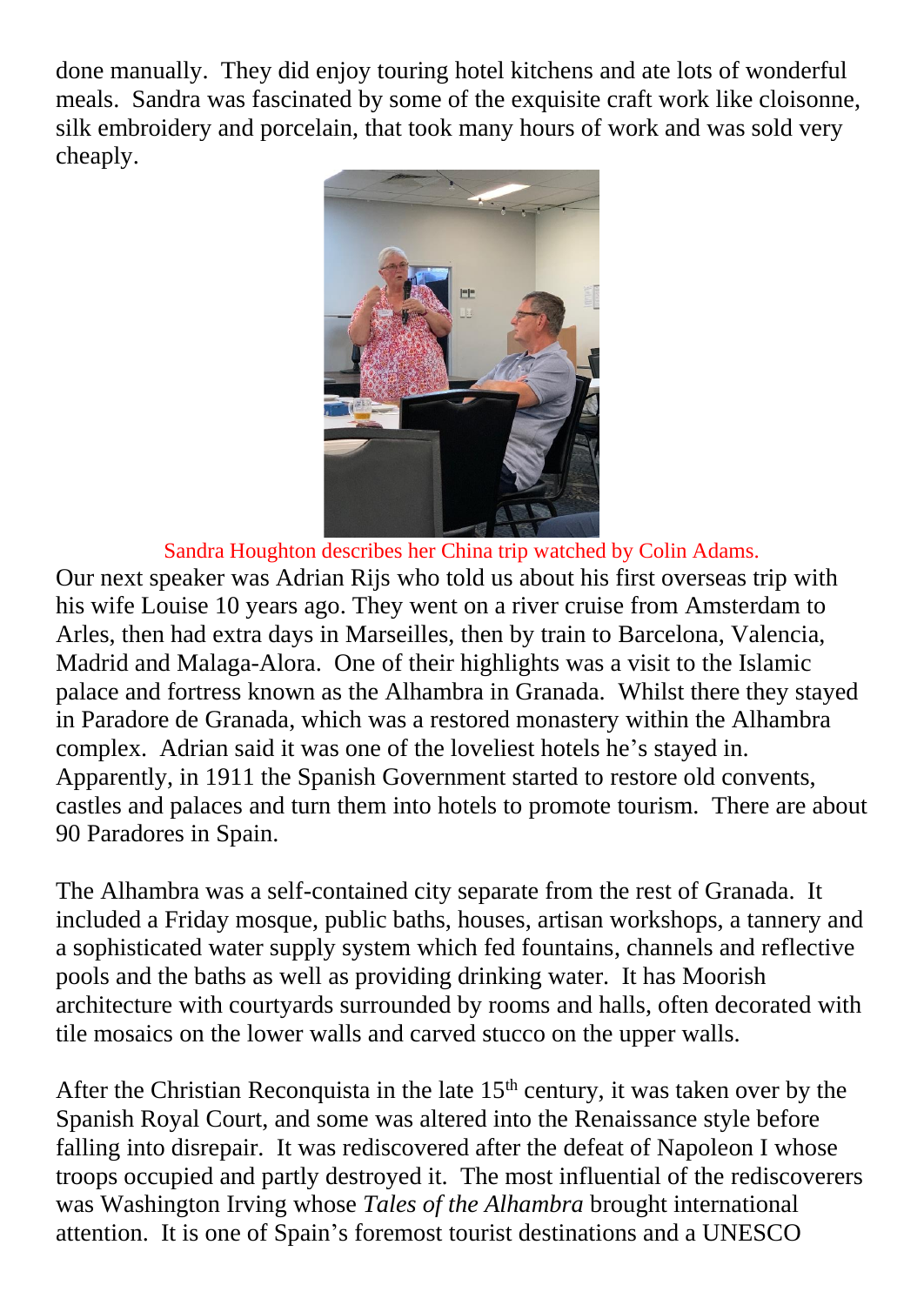World Heritage site. Adrian loved walking through the centuries old palaces and gardens which were cool despite the hot Spanish summer.



#### Adrian Rijs talks about the delights of The Alhambra

Our third speaker was Elizabeth Hutchinson who spoke about the Mardi Gras in New Orleans. Mardi Gras has taken place in New Orleans since the 1700's at this time of year (the beginning of Lent).



New Orleans Mardi Gras parade

Preparations for the parade begin many months before, as the floats are elaborate, expensive and very large (often more than a storey high). Sponsored by businessmen, with a large crew involved in preparation. The parade is watched each night by many thousands of people, most of whom are also costumed.



New Orleans King Cake (note the 'baby')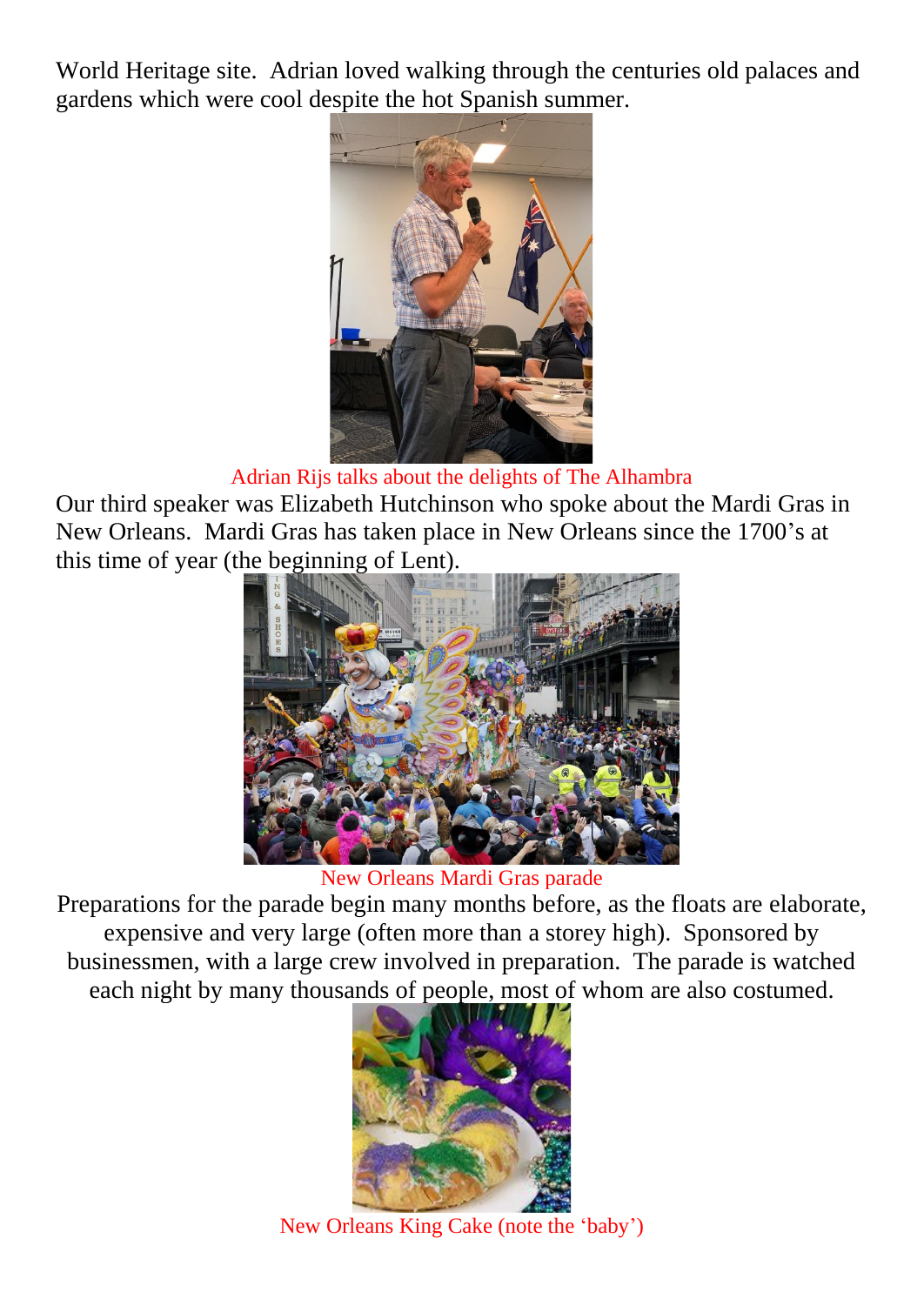The theme colours are purple, green and gold. These colours are used to decorate King Cakes which are shared during the Mardi Gras. Each cake has a little doll concealed in it, the person who gets the slice with the doll has to buy the next king cake or host the next party.



When Elizabeth was living in New Orleans, her apartment was on one of the parade routes near the hospital where she worked. One year she and her late husband participated in the parade using an Australian theme, with a kangaroo and bush hats with corks!



Adrian Rijs, John Castle, Philip Davis, Sandra Houghton and Colin Adams are served their meals.

The next item on the agenda was the Music Festival. Keith Miller talked about rosters and Kerry McMillan on Rotary's responsibilities on the day (setting up marquees, seating, bins, and packing up) and the catering arrangements – roast beef rolls, dim sims, drinks and icecreams.

Alan Lewis talked about the celebrations associated with the  $110<sup>th</sup>$  anniversary of The Rubeena. They are going to have an art competition with the prize of a 2 hour cruise. Music is also being organised. Kylie Anne Rich suggested that some of the art work from the competition could be displayed in an empty shop at the Gippsland Centre.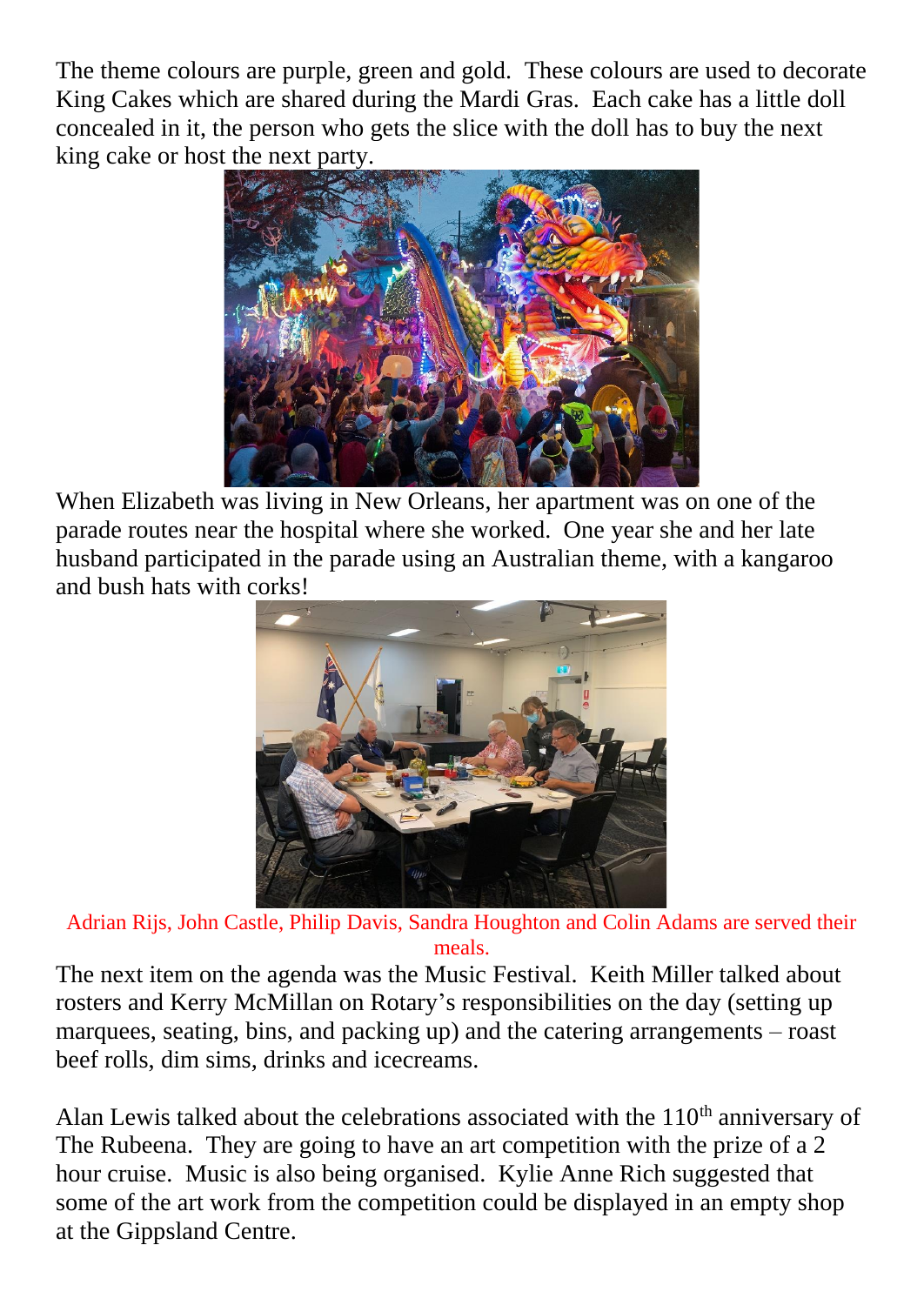

Kerry talks about the Music Festival

Lisa Burgess spoke about International Women's Day on the 8<sup>th</sup> March. She thanked those who have given contributions for the raffle and says she intends to decorate the tables using a purple theme as it is the colour for International Women's Day. She would appreciate some help.



Lisa Burgess addresses the meeting.

President Philip Davis announced that next week Colin Adams will be inducted, and Dr Rob McKimm will talk on Polio.



**Happy Birthday to David Tulloch- February 15 and Trevor Watt-February 20**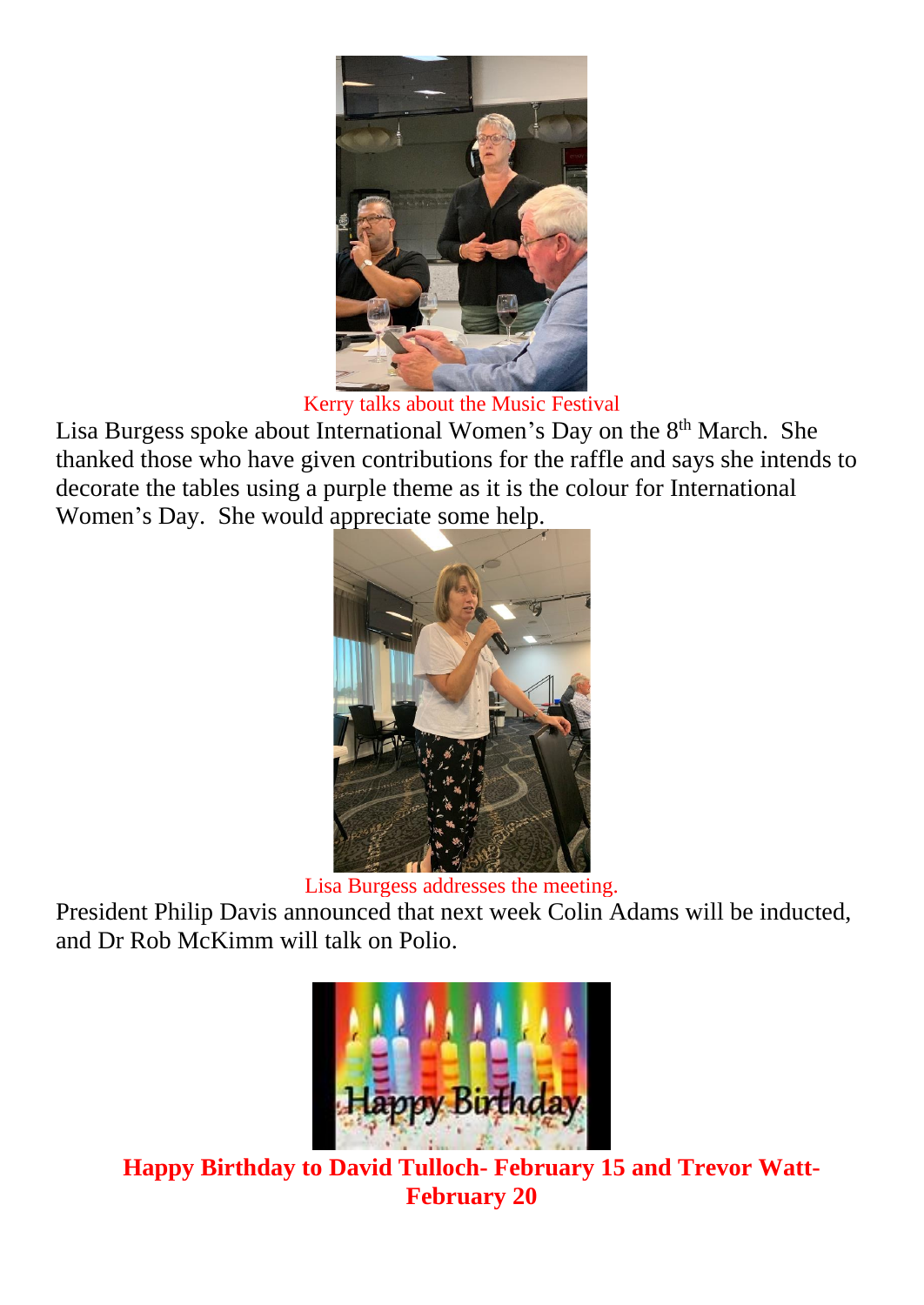## **THE ROTARY CLUB OF SALE CELEBRATES**



**TUESDAY 8TH MARCH At Sale Greyhounds Club, 6pm.**

**With speaker Jessica Knight who is an innovative, young dairy farmer who has had an unconventional entry into the dairy industry. She has been appointed to the Gippsland Dairy Board, and is a leader and advocate for her industry.**

**Partners and guests welcome.**

**Lisa would also like to emulate the success of the super raffle she ran last year for this event so if you can provide items for a pamper hamper that would be much appreciated. Items such as wine, chocolates, food, perfumes, gift vouchers etc. would be very welcome. Please bring by 1st March to club nights or Lisa will come and pick up items if you call her on 0480 287 677. She would also appreciate assistance with setting up and decorating the tables.**

**\*\*\*\*\*\*\*\*\*\*\*\*\*\*\*\*\*\*\*\*\*\*\*\*\*\***

**Kylie-Anne Rich has asked for her contact details to be shared, her phone number is 0419 342 416 and email address is kar.rotary@gmail.com**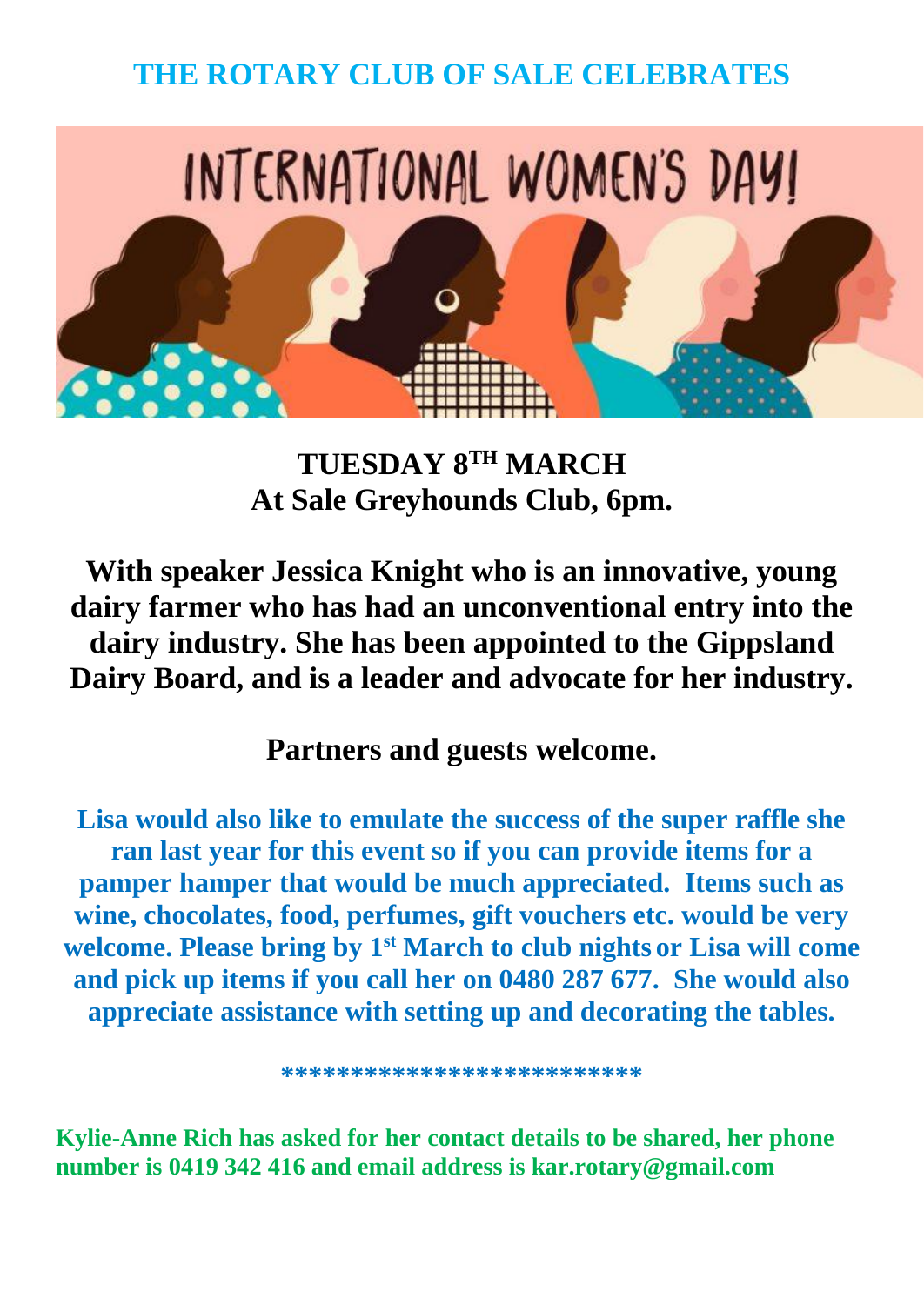### **FILM NIGHT**

The Rotary Club of Sale has arranged for the Sale Cinema to show the film, **The Duke**, starring Jim Broadbent and Helen Mirren, on **Wednesday 16 March at 6:30pm**.

In 1961, Kempton Bunton, a 60-year-old taxi driver, stole Goya's portrait of the Duke of Wellington from the National Gallery in London. He sent ransom notes saying that he would return the painting on condition that the government invested more in care for the elderly. What happened next became the stuff of legend. An uplifting true story about a good man who set out to change the world and managed to save his marriage.



This preview has been organised by The Rotary Foundation to raise funds in support of Polio Plus. In past years this event has been a great success with support from all the cluster clubs and friends of Rotary. We are looking to repeat this success with **The Duke**.

Tickets will be \$20.00 per person which includes a light supper after the film.

It would be preferred if tickets are prepaid by paying for the number you need into the Rotary Club of Sale account using "Duke surname" as your reference. Prepaid tickets can be collected from 5:30 pm on the day at the cinema. **Rotary Club of Sale Bank Account BSB 013795 Acc. No. 278618139**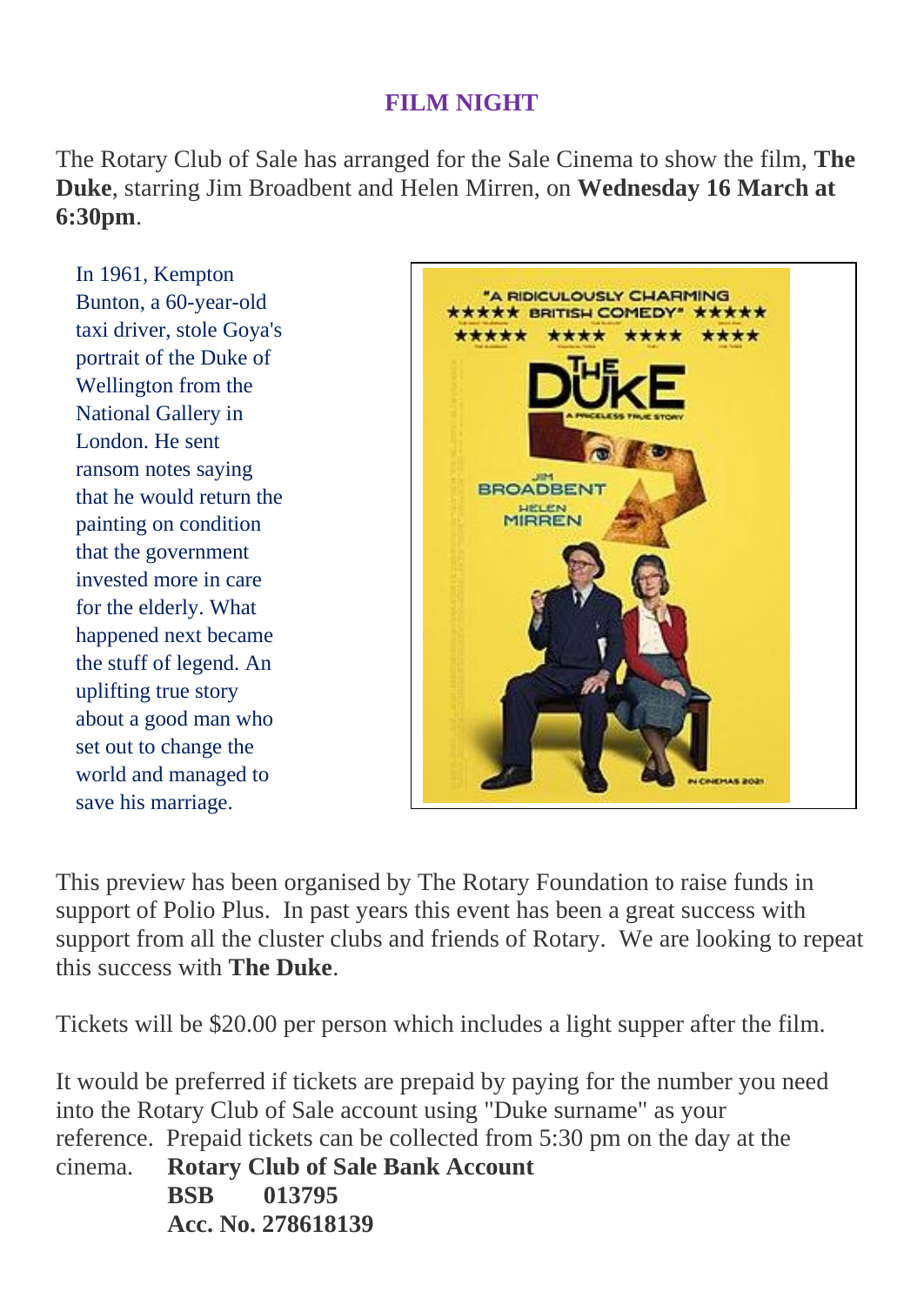#### **Request for assistance**

Recently the Rotary Club of Sale received the request below for assistance. The Board has considered the plea for help and agreed to commit \$1000.00 from the Club's Community Fund to the family. It also agreed that the letter should be sent to each member so that they can make a personal donation if they so wish.

Kind regards, Adrian

David and Rosalie McLaren live in Traralgon, Victoria with their 6 children. Prior to 2019, the McLaren family were happy and healthy. In 2020 Alyssa (12) became unwell which led to her, Bradley (10), Penny (4) and James (1) all being diagnosed with Progressive Pseudorheumatoid Dysplasia (PPRD), a rare genetic condition that affects the growth of the bones and joints throughout the body and causes progressive disability and constant pain.

Their lives changed overnight. Just over 12 months later, Alyssa and Bradley both now require the full time use of wheelchairs for mobility. They require high levels of physical support including hoisting and assistance with daily self-care tasks. Penny and James are also expected to need wheelchairs in the future as their conditions deteriorate.

David and Rosalie are currently lifting Alyssa and Bradley into and out of their current vehicle which causes the children a lot of pain and injury and is causing strain on their parents backs. This is not sustainable and is dangerous as the risk of injury or a trip or fall is high.

Prior to her diagnosis at the age of 10, Alyssa went from being an outgoing young girl, who participated in gymnastics, pony club and loved hiking, to being dependent on a wheelchair and requiring assistance with dressing and daily tasks within the space of a few years. Bradley has also recently gone from riding his bike and enjoying playing outside with friends to needing a walker and then a wheelchair over the space of a few months.

The National Disability Insurance Scheme (NDIS) has specific requirements for a vehicle to be eligible for modification. Upon consultation, the most suitable vehicle to meet these requirements is a long wheelbase Mercedes Benz Sprinter which is big enough to fit all the wheelchairs and meets all legal requirements.

There are no government programs available for financial assistance to purchase a vehicle, so this fundraising campaign has been set up on the McLarens behalf to ease some of the financial strain for the family who are also in the process of trying to obtain finances to build a suitable accessible house. Their current home is not suitable for electric wheelchairs and is proving difficult for Alyssa and Bradley to access on their own.

I'm sure you can understand that this is an extremely stressful time for David and Rosalie with the deterioration of their children and the financial burden of these expenses which are above and beyond those experienced by most families.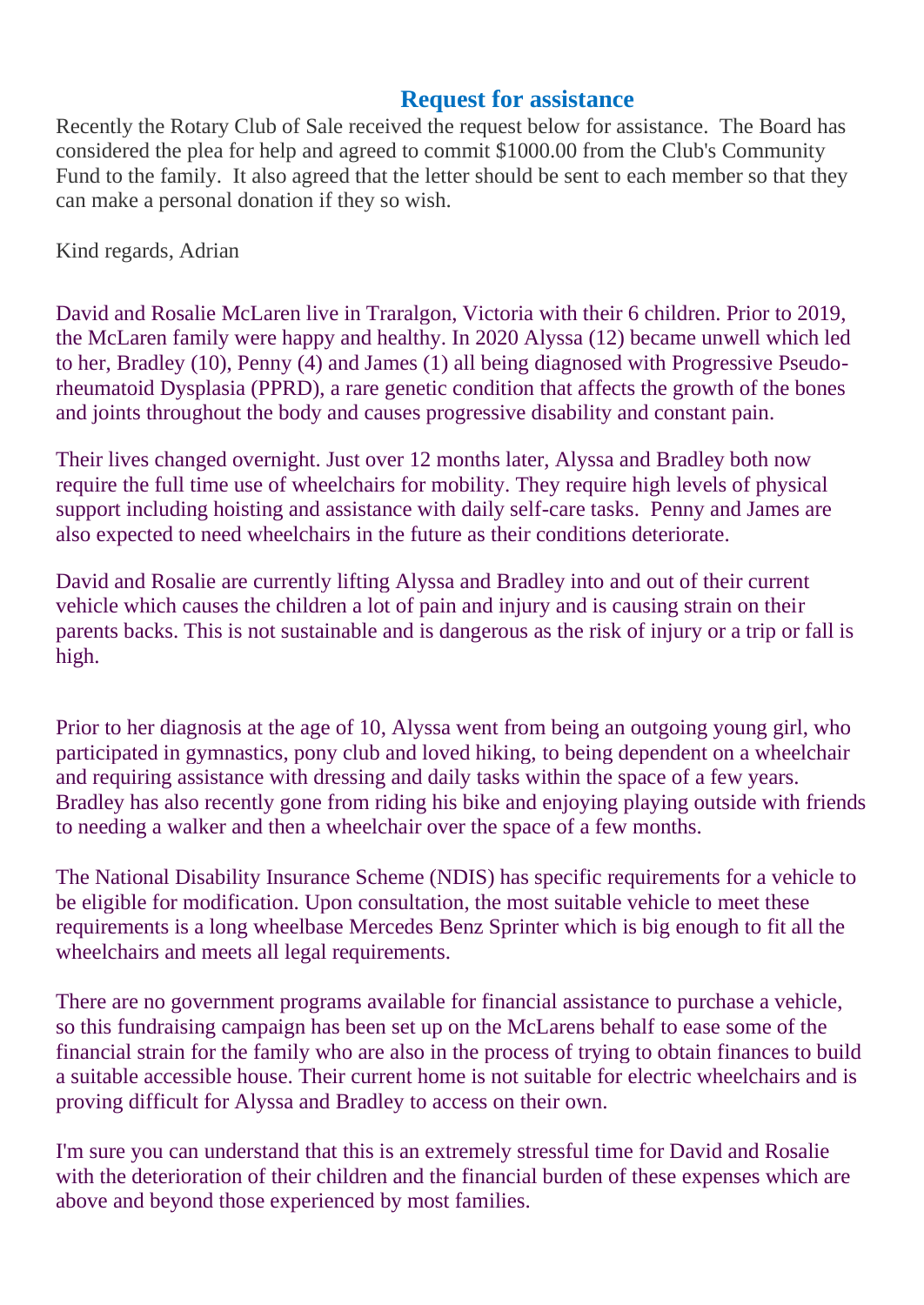On a personal note, I have known this family for many years and they are well known in our community for their kindness and generosity. They are always the first to offer to help others, go out of their way to assist in any way that they can and are always helping those in need. I sincerely hope that you can help, every little bit counts.

Our goal is \$120,000 and we are almost there after generous donations from friends, family and the general public. Traralgon Rotary club have also come onboard to make all donations tax deductible for which we are extremely grateful. Thank you for taking the time to read my email. If you wish to contribute you can visit this page to make a tax deductible donation: <https://donations.rawcs.com.au/39-2021-22>Please feel free to contact me on 0427 088 060 if you have any further questions, Yours sincerely, Stacey

#### **FUTURE MEETINGS and EVENTS:**

**25th to 27th February 2022 District Conference Gippsland Performing Arts Centre Traralgon**

**Tuesday 1st March 2022, 6pm at Greyhounds Club, speaker Dr Rob McKimm on Polio**

**Tuesday 8th March 2002, 6pm at Greyhounds Club, International Women's Day, speaker Jessica Knight- innovative young agricultural leader and dairy farmer. Partners night.**

#### **Tuesday 15th March- no meeting, Film Night on 16th March**

Any queries re future meetings contact Adrian: Mob. 0408 517 062 (Text or call) Email [arijs47@gmail.com](mailto:arijs47@gmail.com)

> **Please send Bulletin contributions to Sandra at [sandrah@vic.australis.com.au](mailto:sandrah@vic.australis.com.au) by 2 nd March**

*Next Rotary meeting- Tuesday 1 st March 2022 at the Greyhounds Club 6pm book with Secretary Adrian Rijs*